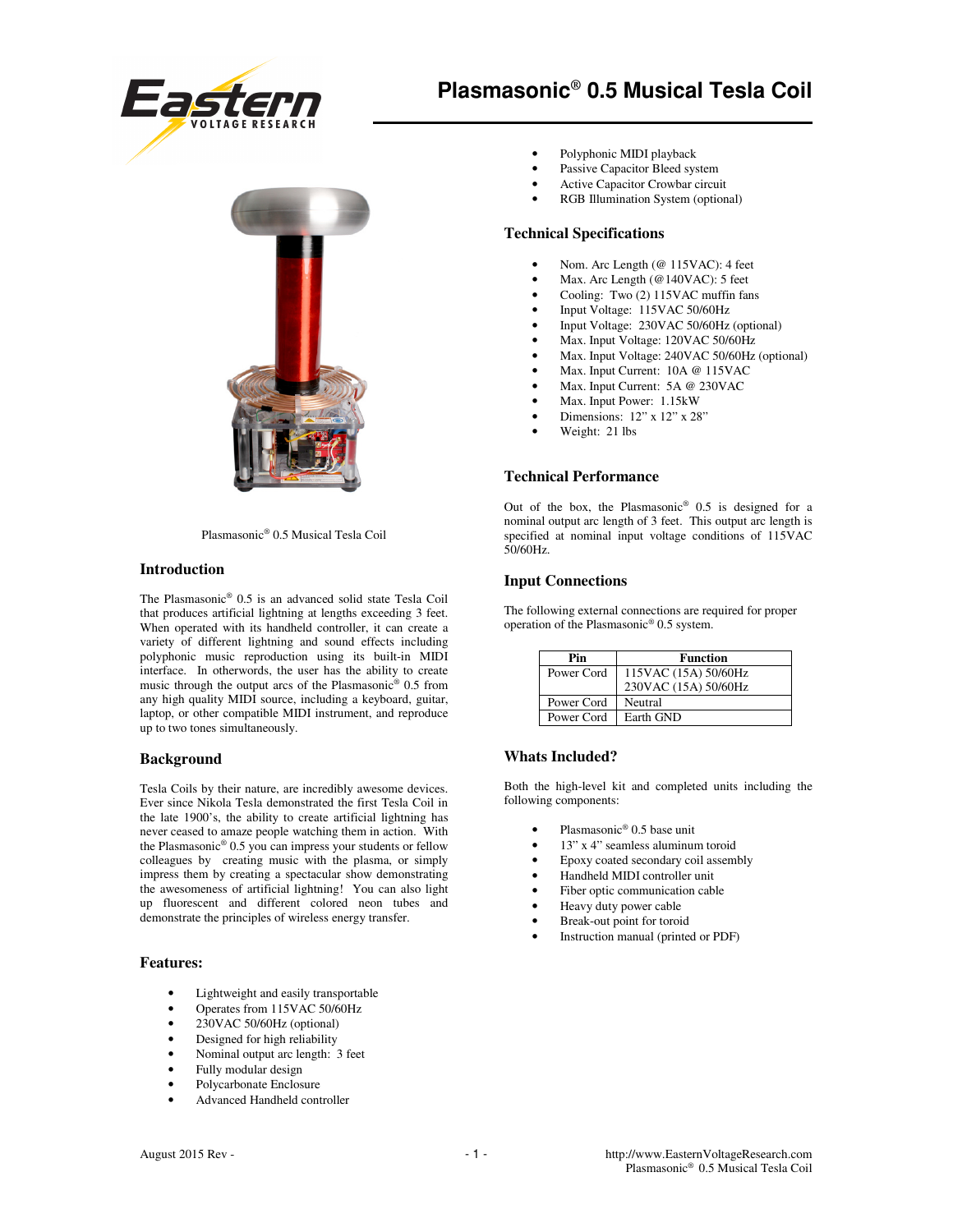

# **Operational Duty Cycle**

The Plasmasonic® 0.5 system is designed for light demonstration use which includes classroom and commercial use, museum installations, and general demonstration use. It is not intended or designed for performance or event use in which the coil would be operated continuously for long periods of time.



*Advanced Tesla Coil Control Module* 

### **Advanced Tesla Coil Control Module**

This controller provides the intelligent control necessary to drive the high power IGBT based half-bridge circuit as well as the fault processing necessary to ensure safe, reliable operation of the system. It includes both a peak current limiting circuit and a gate drive voltage UVLO (under voltage lock-out) circuit which are employed to maintain high reliability of the system. Indicator LEDs show the status of the system during operation.



*Handheld MIDI Controller* 

### **Handheld MIDI Controller**

The handheld controller provides the drive signal to the Advanced Tesla Coil Control Module necessary to control and operate the Plasmasonic® 0.5. It is connected via a fiber optic cable which is necessary for both high voltage and noise isolation. The handheld controller includes both a polyphonic MID interface which can convert MIDI signals from either a keyboard, guitar, computer, or other compatible instrument, and can create up to two-note polyphonic playback of music through the Tesla Coil. There is also a standard interrupter mode which allows the user to vary both pulsewidth and pulse repetition frequency (PRF) during operation. The controller can be customized by the end user,

and also provides a number of hardware implemented fault protection schemes including pulsewidth limiting.

## **Safety Features**

There are two primary safety features implemented into the Plasmasonic® 0.5:

- Passive Bleeder system Bleed resistors are installed across each of the two (2) high voltage DC bus capacitors. These ensure that the energy stored in these capacitors is safely and quickly discharged to ensure safe handling of the system after power is disconnected. A discharge time of 5 minutes is required to ensure that the passive bleeder system will discharge energy in the DC bus capacitors to a safe level.
- **Active Crowbar system** An active crowbar system is utilized to quickly discharge the energy in the two (2) high voltage DC bus capacitors as soon as power is disconnected from the system. The active crowbar system will discharge the DC bus capacitors in less than 5 seconds. In the event that the crowbar system fails, the passive bleeder system is available as a backup.

## **Options Available**

The following options are available when specifying your Plasmasonic® 0.5 for when ordering:

| <b>Description</b>        | <b>Options</b>                  |
|---------------------------|---------------------------------|
| <b>Input Power</b>        | 115VAC 50/60Hz (standard)       |
|                           | 230VAC 50/60Hz                  |
| Power Cord Length         | 15 Foot (standard)              |
|                           | 25 Foot                         |
|                           | 50 Foot                         |
|                           | (custom lengths also available) |
| Fiber Cable Length        | 5 Meter (standard)              |
|                           | 10 Meter                        |
|                           | 15 Meter                        |
| Illumination              | No illumination (standard)      |
|                           | RGB onboard                     |
|                           | RGB wireless control            |
| Primary Coil Shield       | None (standard)                 |
|                           | Polycarbonate shield            |
| <b>Instruction Manual</b> | Digital PDF version (standard)  |
|                           | Printed version                 |
| Warranty                  | Limited 1 year (standard)       |
|                           | Extended, Limited               |
|                           | Extended, Full Coverage         |

### **Warranty**

A limited 1 year warranty is included on all Plasmasonic® 0.5 systems which covers any failure due to defective components or workmanship. Extended warranties are available. Please contact us for additional information regarding warranties for our Plasmasonic® Musical Tesla Coil systems.